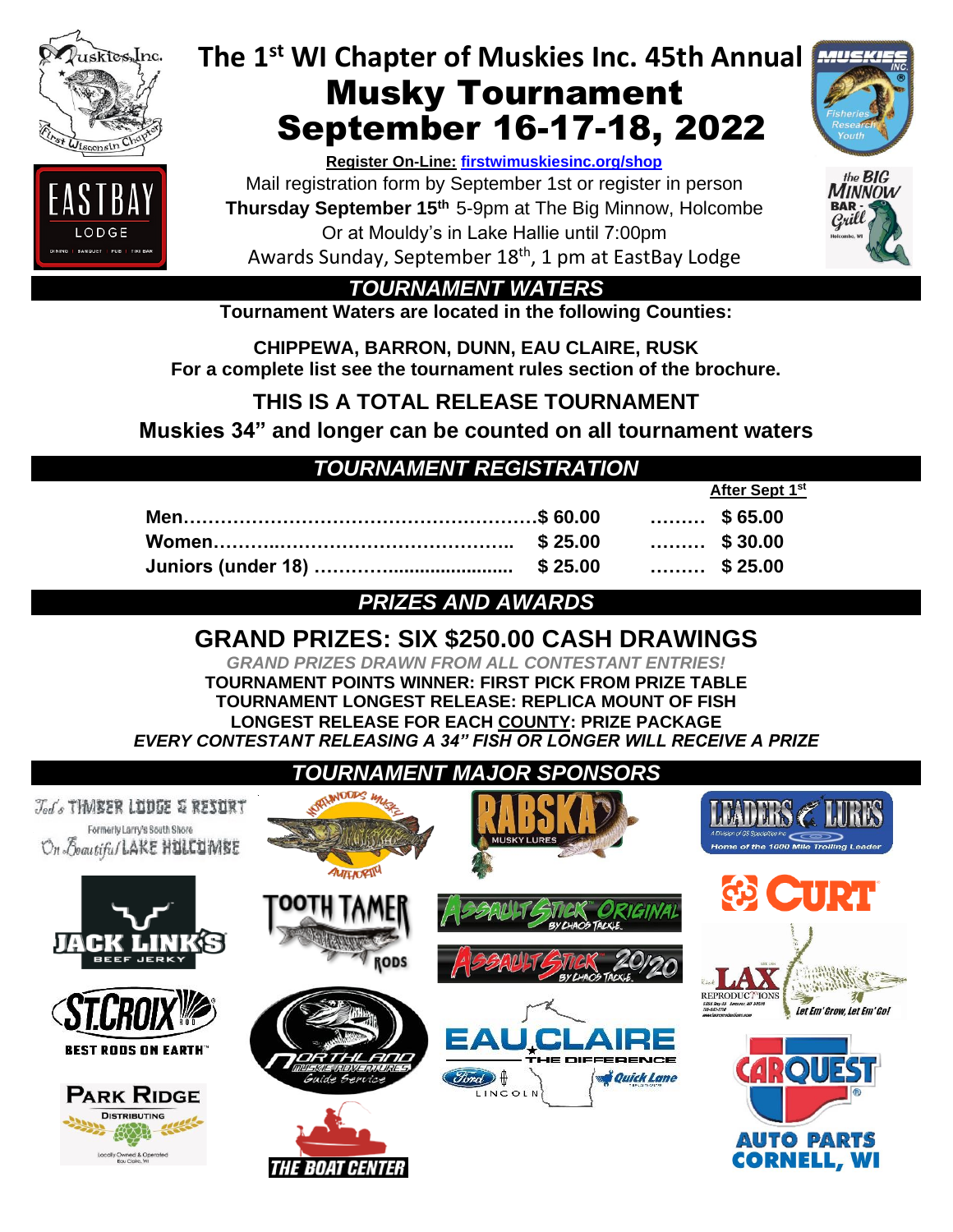# *INFORMATION AND SPECIAL PROVISIONS*

#### **Tournament Registration:**

**Register On-Line: [firstwimuskiesinc.org/shop](http://www.firstwimuskiesinc.org/shop) OR Mail Registrations forms:**



Mail registration forms to: P.O. Box 122

Make checks payable to: First Wisconsin Muskies Inc. Chippewa Falls, WI 54729

\*\* Mailed entry forms must be sent before September 1st \*\*

**On-site Registration:** Registration at the Big Minnow in Holcombe on Thursday night from 5:00pm until 9:00pm and at Mouldy's Archery and Tackle in Chippewa Falls from 4:30pm until 7:00pm

**Scoring:** A 34 inch release will count as 8 points. In addition, you will receive one (1) point for each inch or fraction of an inch over 34" measured to the nearest 1/4 inch. Pure strain and hybrid muskies are eligible. Example: 34-1/4 inches is 8 points plus 1/4 point for a total of 8-1/4 points. In the event of a tie, the longest fish will be used. If the fish length is tied, then the tournament committee will use the flip of a coin to make determination.

| <b>Prize Structure:</b> |                                                                             | Cash prizes (6 - \$250)  Drawing from all contestant registration entry forms |  |  |
|-------------------------|-----------------------------------------------------------------------------|-------------------------------------------------------------------------------|--|--|
|                         |                                                                             |                                                                               |  |  |
|                         |                                                                             |                                                                               |  |  |
|                         | Longest Release by County Prize package                                     |                                                                               |  |  |
|                         |                                                                             |                                                                               |  |  |
|                         | Remaining items on the prize tables will be drawn from contestant's present |                                                                               |  |  |

### *TOURNAMENT SCHEDULE* **MAIL REGISTRATION FORMS BY SEPT 1st**

- **Thursday: 4:30pm until 7:00pm** On-Site tournament Registration at Mouldy's Archery and Tackle **5:00pm until 9:00pm** - On-Site tournament Registration at the Big Minnow Hwy 27 in Holcombe
- **Friday:** Tournament fishing hours **6:00am – 12:00pm (noon) and 1:00pm – 8:00pm** *Contestants must have NO LINES in the water from 12:00pm (noon) until 1:00pm for a mandatory break*
- **Saturday:** Tournament fishing hours **6:00am – 12:00pm (noon) and 1:00pm – 8:00pm**  *Contestants must have NO LINES in the water from 12:00pm (noon) until 1:00pm for a mandatory break*

**Sunday:** Tournament fishing hours **6:00am – 10:00am**

 **12:00pm (noon)** – All Release forms must be submitted at the awards ceremony site.

Failure to submit release forms on time will result in fish disqualification **\*\* NO EXCEPTIONS \*\***

 **1:00pm** – Awards Presentation begins at Eastbay Lodge Lake Holcombe

# *REGISTRATION FORM*

| First Wisconsin Chapter Muskies Inc. Annual Musky Tournament                                                                                                                                                                       |                                                |                                                   |
|------------------------------------------------------------------------------------------------------------------------------------------------------------------------------------------------------------------------------------|------------------------------------------------|---------------------------------------------------|
| (Please Print Clearly)                                                                                                                                                                                                             | P.O. Box 122 Chippewa Falls, Wi 54729          |                                                   |
| Name                                                                                                                                                                                                                               |                                                |                                                   |
|                                                                                                                                                                                                                                    | * all participants must have their own entry * |                                                   |
|                                                                                                                                                                                                                                    |                                                |                                                   |
|                                                                                                                                                                                                                                    |                                                | State <u>Zip</u> Code                             |
| Phone: <u>__________________________________</u>                                                                                                                                                                                   |                                                | Email <b>Email Email Email <b>Email Email</b></b> |
| Before September 1 <sup>st</sup>   Men \$60.00   Women \$25.00                                                                                                                                                                     |                                                | <b>Junior \$25.00</b>                             |
| After September 1st    Men \$65.00   Women \$30.00                                                                                                                                                                                 |                                                | <b>Junior \$25.00</b>                             |
| I have read and agree to follow all tournament rules and hereby release the tournament directors/sponsors from all legal liabilities.<br>The First Wisconsin Chapter of Muskies Inc. reserves the right to refuse tournament entry |                                                |                                                   |
| Signature __________                                                                                                                                                                                                               |                                                |                                                   |
|                                                                                                                                                                                                                                    | Entries are non-refundable & non-transferable  |                                                   |
| Any pictures submitted for tournament entries may be used by $1st$ WI M.I. during promotions.                                                                                                                                      |                                                |                                                   |
| <b>Register On-Line:</b> firstwimuskiesinc.org/shop/ or <b>Mail by Sept 1<sup>st</sup> to</b> : First Wisconsin Chapter Muskies Inc.                                                                                               |                                                |                                                   |
|                                                                                                                                                                                                                                    |                                                | P.O. Box 122 Chippewa Falls, WI 54729             |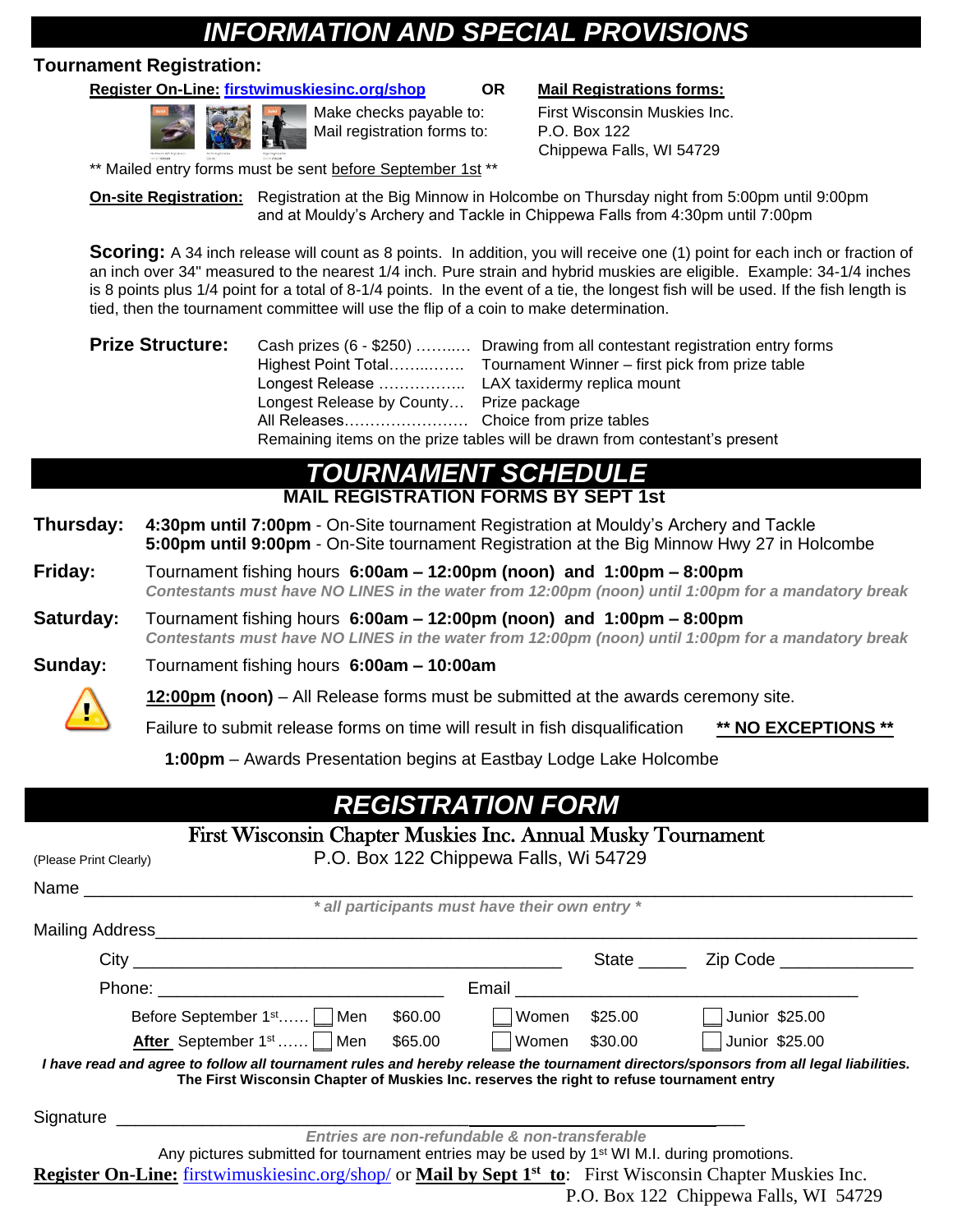# *TOURNAMENT RULES*

- 1. **DESIGNATED TOURNAMENT WATERS: CHIPPEWA** Chain, Chippewa Falls Flowage, Chippewa River, Cornell Flowage, Herde, Dark, Jump River, Wissota, Long, Paint and Stillson Creek (down to Hwy 29), Round, O'Neil Creek, Yellow River (upstream to Cadott Dam). **BARRON**- Stump, Rice, Red Cedar River. **DUNN**-Chippewa River (upstream of Hwy H), Menomin, Tainter, Red Cedar River. **EAU CLAIRE**- Altoona, Eau Claire, Dells Pond, Eau Claire River (from Chippewa River up to Hwy G bridge), Chippewa River. **RUSK**- Boot, Sand, Pulaski, Island Chain, Fireside, Amacoy, Potato, Dairyland, Thornapple River, Flambeau River (up to Big Falls Dam), Chippewa River (up to Hwy 8).
- 2. **TOURNAMENT HOURS:** All fish must be caught during tournament hours. 6:00am - 12:00pm (Noon) and 1:00pm - 8:00pm on Friday and Saturday, and from 6:00am - 10:00am on Sunday. All contestants must have NO LINES in the water from 12:00pm (Noon) to 1:00pm on Friday and Saturday per NR20.40.
- 3. **REGISTERING FISH**: All fish 34" or longer are eligible.
- 4. **Using Fish Donkey App:** Two photos required. ENTIRE fish on a measuring device clearly showing length, and angler holding fish. You are not required to have the tournament card in either photo.
- 5. **Registering fish with text messaging phone line (715-575-1177):** You must submit your first and last name, date, waterbody and County of capture, time of capture, length of fish, phone number and two photos. First photo is of entire fish on a measuring device clearly showing length and displaying tournament card. Second photo is of the angler holding fish also displaying the tournament card. Pure strain and hybrid muskies are eligible. Releases MUST be texted in before

**10:00pm on the day of catch or they will be disqualified**. **SUNDAY BRING TO AWARDS BANQUET. \*\* NO EXCEPTIONS \*\***

- 6. **RELEASE FORMS**: All fish catches must be documented on Tournament Release Forms. Forms MUST BE LEGIBLE and the Tournament Committee must be able to verify or your release may be disqualified!! Release forms are available at… Tournament Headquarters, our website, and the following locations:
	- Flater's Resort Backwoods Resort Big Minnow The SandBar Mouldy's

• The Narrows Resort • Hoots on the Water - Rice Lake • Shep's • Woodland Store Augusta It is YOUR responsibility to bring release forms to the Awards Presentation Site **BEFORE** 12:00pm (Noon) on Sunday. Failure to do so will result in fish disqualification **\*\* NO EXCEPTIONS \*\***

7. **WITNESSES**: The witness does not have to be a tournament contestant unless they are in your boat (see rules below). DO NOT transport fish to obtain witness. Any fish held or transported is considered a kept fish according to DNR rules, even if intent is to release, and the fish will be disqualified for the tournament. See rules below. Witness must sign the release form and provide a phone number.

#### 8. **RELEASE ONLY TOURNAMENT**

All fish must be returned to the water alive, in the presence of one witness.

**\*\*\*For the safety of the fish and to reduce muskie mortality - catch and release from boat only\*\*\***

DO NOT TRANSPORT FISH - Any fish taken into actual possession by an individual and not released immediately, shall be included as part of the individual's daily bag limit, per NR20.18.

An angler may retain a fish only so long as is necessary to unhook the fish, determine its length and take pictures.

#### 9. **BOAT RULES:**

- All occupants in your boat must be registered tournament contestants and can be a witness, including guides which are permitted
- Be courteous to other boaters practice good fishing etiquette!
- Motor trolling is allowed where legal
- All Wisconsin boating regulations must be obeyed

#### 10. **FISHING RULES:**

- All fish 34" or longer are eligible
- Fish must be caught on legal sport fishing tackle
- No live or dead bait is allowed
- No gaffs can be used while landing fish
- Shore fishing is not permitted for the purpose of this tournament and for the safety of the fish
- All Wisconsin fishing regulations must be obeyed
- Juniors age 17 or younger follow the same rules as the adults. The only difference is the reduced entry fee for juniors. **THE FOLLOWING POINT SCORING SYSTEM IS USED FOR THE TOURNAMENT**

A 34-inch release will count as 8 points. In addition, you will receive one (1) point for each inch or fraction of an inch over 34" measured to the nearest 1/4 inch. Example: 34-1/4 inches is 8 points plus 1/4 point for a total of 8-1/4 points. Pure strain and hybrid muskies are eligible. In the event of a tie, the longest fish will be used. If the fish length is tied, then the tournament committee will use the flip of a coin to make determination. Any protest or reported violations of tournament rules must be presented in writing to the Tournament Committee, by 12:15pm on Sunday. Committee members can be contacted through the hotline **715-575-1177**, at the tournament headquarters, or at the awards ceremony on Sunday.

**The Tournament committee's decisions are final.**